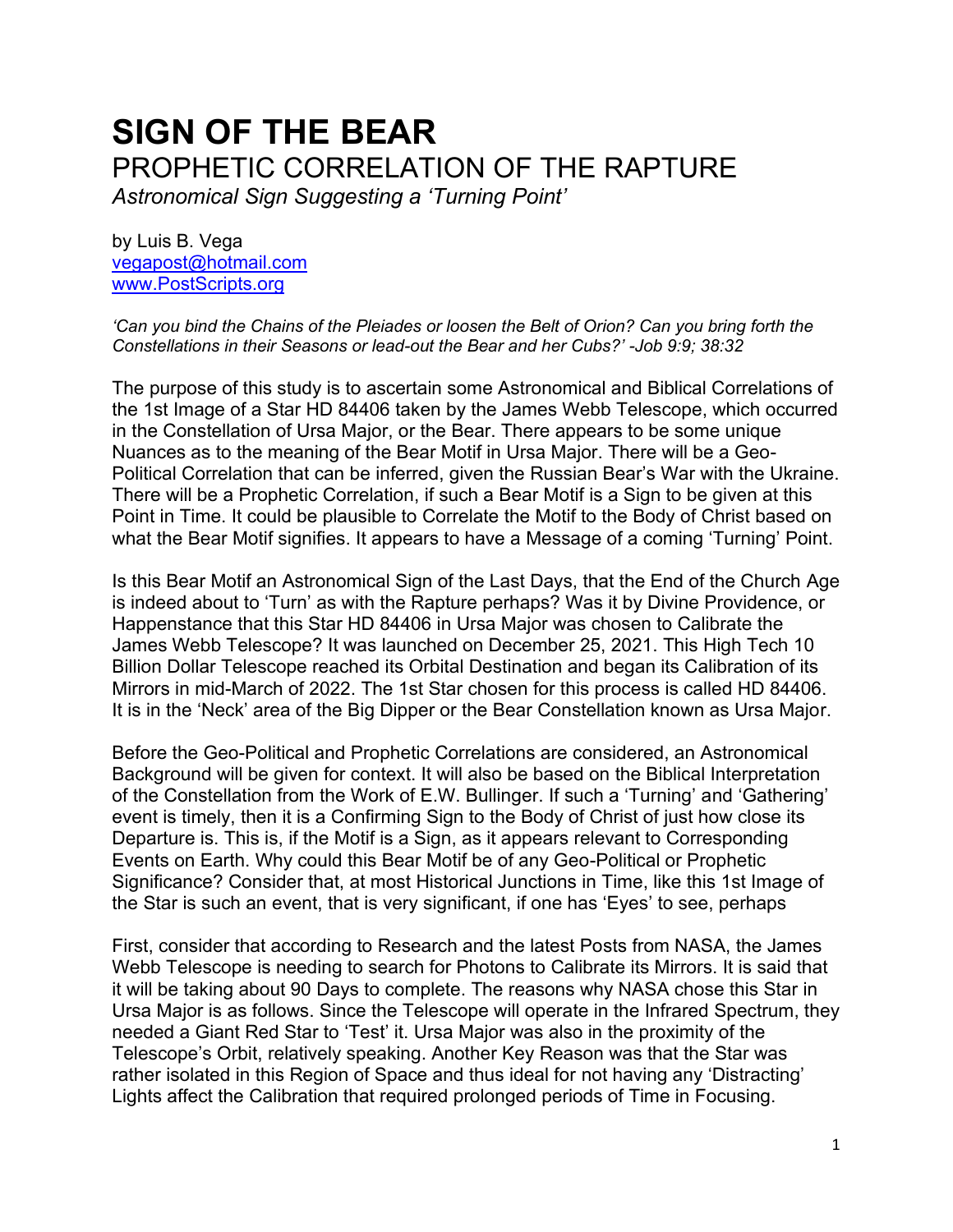## **A Time to Calibrate**

Now, could this Bear Motif be insinuating also a Spiritual Calibration in the works? For those familiar with End Times and Patterns found in the Bible, is it not what this is occurring to the Bride of Christ? What? A collectively 'Calibration' in the making? What is a Calibration? It is by Definition the following. And one will see how it corresponds perhaps to what Jesus is doing in this precise Place and Time, concerning the Bride of Christ. And that it could be a Sign. With respect to what? The Rapture.

#### *CALIBRATE*

*kăl′ə-brāt″ Transitive Verb*

*The Process whereby to Check, Adjust, or Determine by Comparison with a Standard the Graduations of a Quantitative Measuring Instrument. To make Corrections in; Adjust. To Adjust a Display Setting so that Recorded Images are Accurately Reproduced.*

Or in other words, is not Jesus, the Standard of the Church, the Focal Point? Is He not what the Body of Believers are being Compared to, Adjusted, Checked, by Comparison and Assessing the various 'Graduations' as the Bride is making herself Ready for the soon Appearing and Rendezvous with her Groom? Are not the Follower and Believer of Jesus constantly having to 'Adjust' one's Thoughts and to Reflect the Image of Jesus, so as to have Him be 'Accurately Reproduced', from 'Glory to Glory?

Consider now that from this point forward, all the Stars in the Cosmos will have been 'Calibrated' to the Light or Photons of this particular Star, HD 84406 in the Big Bear Constellation. And what does that mean, Prophetically or Biblically, if at all? Lots. The Focus is Jesus. And why one is writing about it is because one believes it is a Corresponding Sign to the Flock, the Body of Church in what it means and represents. Jesus is making the last Finishing Touches, Alignments or 'Calibrations' perhaps.

Consider the Biblical Nuances that the Big Dipper or the She-Bear has and is and is 'Saying' Prophetically then at this Point in Time. According to Bible Scholars who have studied the Stars, like E.W. Bullinger, such Constellations are Sign Posts, like Bill-Boards that are announcing a Message, at a particular Place and Time on the Ecliptic. This is corroborated Biblically in how David in the Psalms speaks of this Line as a Dance, a Choreographed Array of Scenes as if from a Play or Opera. Then the Apostle Paul speaks of how the Astronomical Array of Stars is a Witness, a 'Silent' one of the Redemptive Plan of Christ.

So much so, that he declares and warns that all of Humanity is without Excuse of not knowing of such a Plan displayed in the Stars as Signs. One may not have realized but Ursa Major, the Big Bear is one of the few Star Constellations that are mentioned in the Bible. It is in Job 9:9 and 38:32. The other Constellations are Orion and the Pleiades. It is rather unique that despite differing Civilizations and Millenia that spanned Continents and Oceans, all Societies considered this Star Cluster to be a Female Bear. The Constellation is visualized as having a core, 'Square' Body and a Chain of Stars that forms a 'Handle'. This construes a long Tail. However, Bears do not have Long Tails.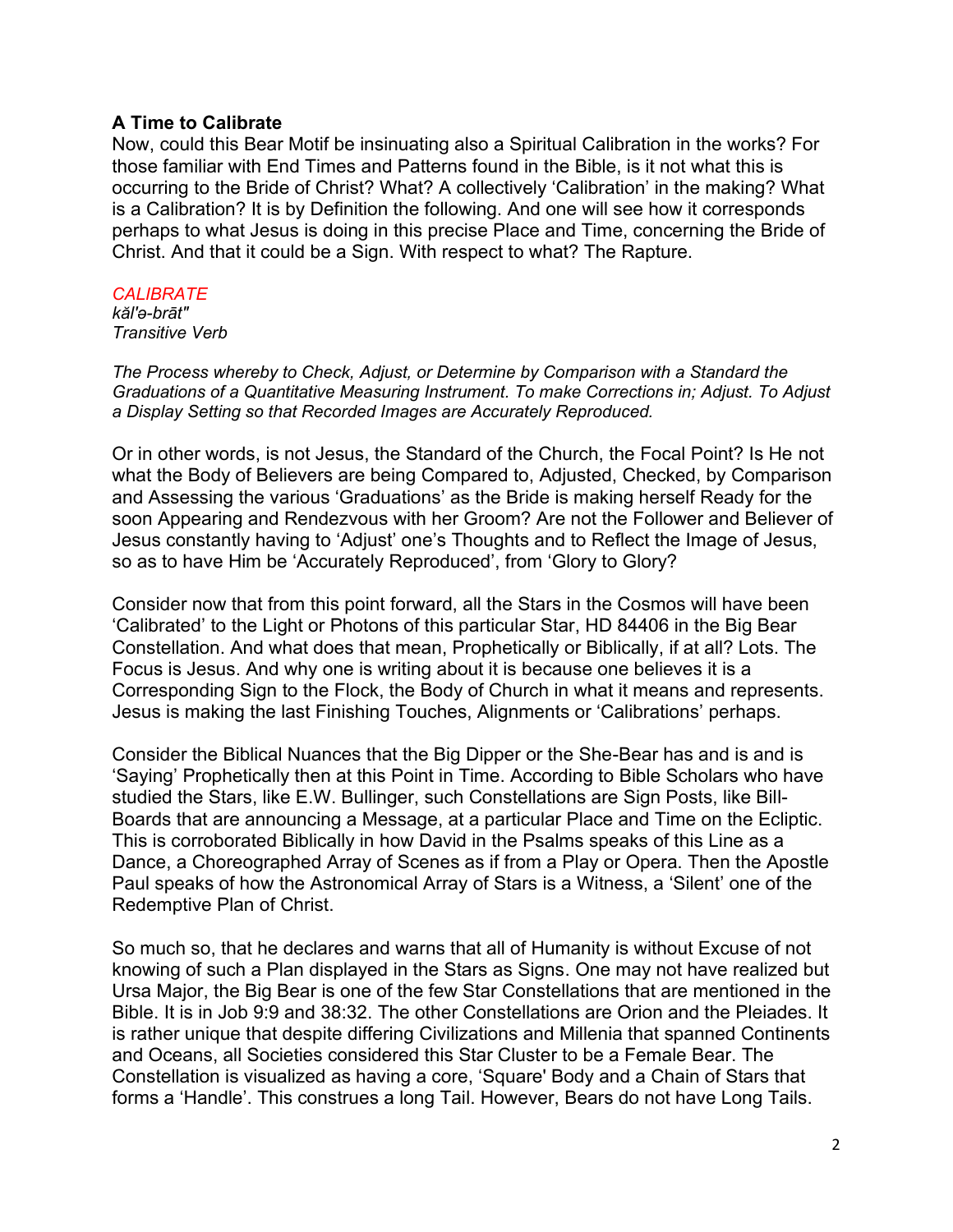# **Star of Military 'Bad Luck'**

The Long Tail is thought of and depicted, in some Ancient Renditions, as the Cubs that follow the Mama Bear, etc. Also consider that the Bear Motif is one in which it is being Hunted. In pure Astronomical Terms, Ursa Major is known as the Great Bear. It is a Constellation in the Northern Sky. It is the 3rd largest Constellation in the Sky. It is associated with nearby Ursa Minor, the corresponding Lesser Bear. Its 2 Main Stars in the front of the Bear Motif, named Dubhe and Merak are used as Navigational Pointer to where the Northern Pole Star, Polaris is at currently. Polaris configures the Terminal Point of the Tail in Ursa Minor. Interestingly, Ursa Major is situated in-between Draco and Leo, as if in a contest of competing attractions of who will get the 'Flock'

In Ancient Times, the Name of the Constellation was Helike, which means 'A Turning'. This is because it is the Sign that entirely 'Turns' around the Celestial Pole. What is significant about this Bear Motif, is that to the Ancient Native Americans, the Hindus and other Civilizations, the depiction of this Turning produced a Swastika Motif. It corresponded to the 4 Points reached at the Solstices and Equinoxes. And thus, a Sacred Signet depicting 'Time', etc. Now in terms of its Entomological Significance, Ursa Major was and is considered a Type of a corresponding 'Pleiades' of the Northern Hemisphere or Sky. It has 7 Main Stars that to the Ancients, were considered the Seven Sages. For example, in China, these 7 Stars of Ursa Major were known as the following.

| <b>RANK</b>   | <b>STAR</b>   | <b>MEANING</b>     | <b>ORDER</b> |
|---------------|---------------|--------------------|--------------|
| 1             | Dubhe         | $= Pivot$          | Alpha        |
| $\mathcal{P}$ | Merak         | = Beautiful Jade   | Beta         |
| 3             | Phecda        | $=$ Pearl          | Gamma        |
| 4             | Megrez        | $=$ Balance        | Delta        |
| 5             | <b>Alioth</b> | = Measuring Rod    | Epsilon      |
| 6             | Mizar         | = Yang Opening     | Zeta         |
| 7             | Alkaid        | = Flickering Light | Eta          |

In the Orient, the Star Alkaid was also considered the 'Star of Military Defeat'. Why? It was and is because those Traveling in the Star's Direction was regarded as 'Bad Luck' for an Invading Army. This is according to Bansenshukai, a Ninja Master. And here is 1 of the Geo-Political Correlations of how the Bear Motif, that being Russia has had 'Bad Luck' as the Invading Army going into the Ukraine. Putin should have known better. The following will be Facts specifically pertinent to the Star, HD 84406. The Star also has a designated Catalog Name of HIP 48034, which is the Reference Name for the Star. The ID or Identification HD 84406 Star Name comes from the Henry Draper Catalogue.

How far is it from Earth? If one were to go as fast as the Speed of Light, it would take around 240 Years or 74.13 Parsecs or roughly 15,290,303.54 Astronomical Units to get there. Based on the Spectral Type (G5) of the Star, its Color is Yellow. As noted, it is located in the back of the 'Head' of the Bear, Ursa Major Motif. To determine the Location of Stars in the Cosmos or any other Celestial Object, one has to measure where it is in reference to the Celestial Equator. Celestial Locations are determined by the Terms, Right Ascension (R.A.) and a Declination (Dec.). These construe Imaginary Lines in Space, similar to those used as Longitude and Latitude on Earth.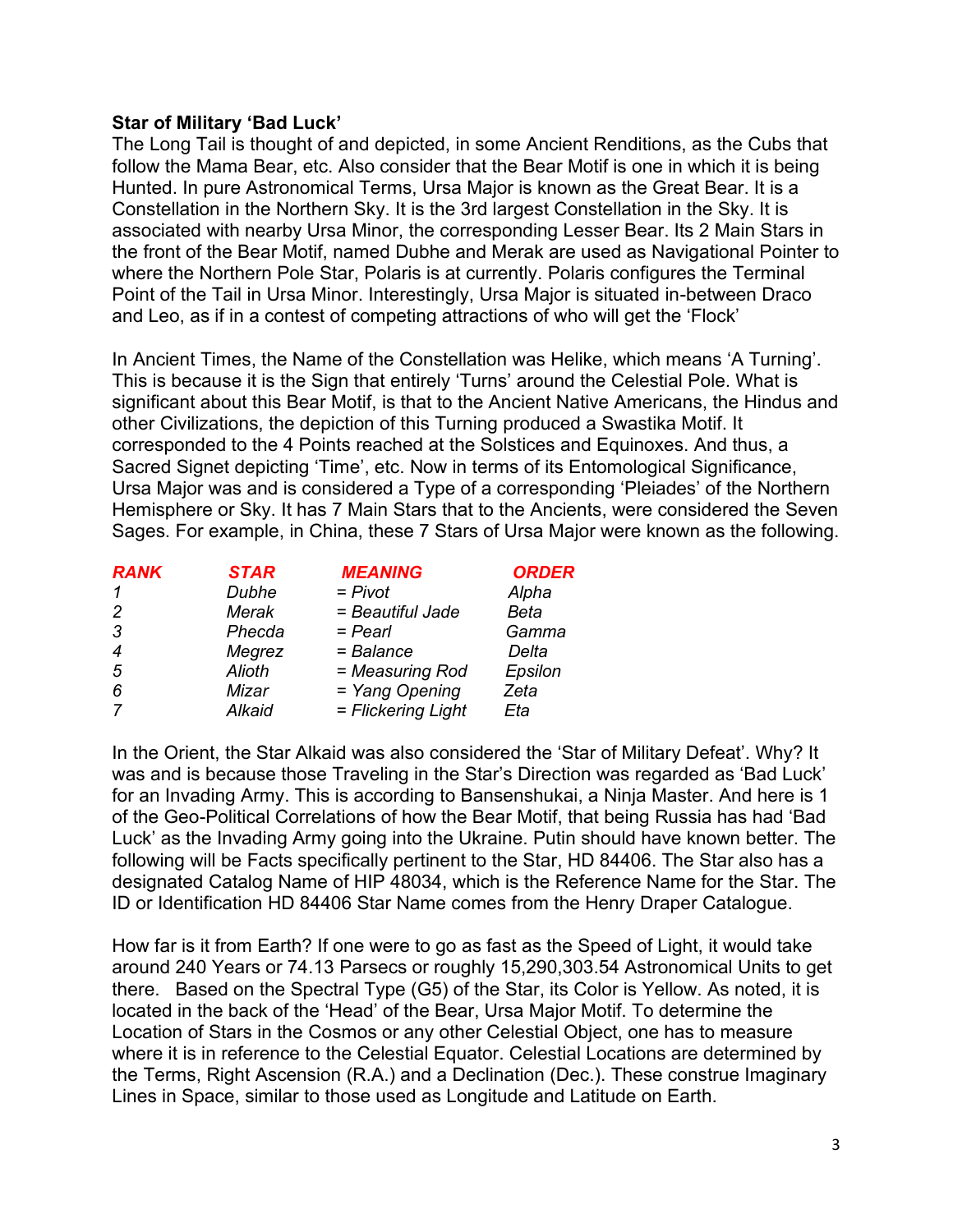## **Caught in the Cross Fire**

The Right Ascension is how far expressed in Time (Hh:Mm:Ss), a Star is from the Celestial Equator. For example, if the R.A., is Positive, then it is Eastwards. The Declination is how far North or South a Star is compared to the Celestial Equator and is expressed in Degrees. For the Star, HD 84406 in Ursa Major, its Location is 09h 47m 30.71 and +63° 14` 53.3, which is situated just behind the Head of the Bear Motif. It is estimated that the Surface Temperature of the Star is in the order of between 5,000- 6,000K. HD 84406 has a Luminosity of 10.55 and a 6.94 Measure of Brightness.

It has been calculated to be an estimated 3.69 times larger than that of the Sun. The Sun's Diameter is 865,000 Miles or 1.39 Million Kilometers. Thus, the Star's Diameter is an estimated 3,200,000 Miles wide. Now, with all is as Astronomical Context and Backdrop, one can then ascertain the possible Geo-Political and Biblical inferences, one wishes to present based on the 'Bear' Motif. First will be the Geo-Political nature of how it so happened that the 1st Star the High Tech Telescope captured was of the Star in Ursa Major, the Bear, the Motif of Russia. As the Russia-Ukraine War started on the heels of February 22, 2022 or a 2-22-22 Mile Stone, it signaled that the Bear would be engaged in a War that would be 'Bad Luck' for Russia. And that is what is happening.

A swift and decisive Victory over Kyiv did not materialize. Moreover, one is of the opinion that this War Campaign is designed as COVID 2.0. It is the same Game Plan. The Mass Media has been drafted, once again to propagate a Prevailing Narrative. It has propped-up the 'Champion' and Underdog Zelensky. It is Vilifying Putin and Russia. Why? Russia and Putin, like the USA and Trump, have to be taken out of the way. They are Populist and the Stage is being set for the Reset that is preparing for a 'Greater Zelensky' Savior of the World that will bring in Peace and Security. This Orchestrated War is making headway for Europe and the World to galvanize around their New Order, and New Leader, which dissolves any notion of Nationalism or Regional Competition.

One believes that this War Campaign is a Foreshadowing and Rehearsal for the eventual Invasion of Israel, by Russia's Gog-Magog War of Ezekiel 38-39. It is, however, horrible for the Innocent People of the Ukraine, caught in the Cross Fire that are only defending their Property, Families and Livelihood. But this 'Turning Point' is just the next Phase of the Globalist Agenda to further their push to the 4th Industrial Revolution and New World Order. Do not be fooled, the Enemy is also presently conducting a 'Calibration' of their own. Through War and Rumors of War, Pestilences, Famine to come, Mass Migration of Millions of People, all according to their Plan.

Consider how the Millions of Refugees are now being Bio-Metrically Scanned and needing to be 'Vaccinated' with the COVID-19 Shots to immigrate. The deliberate demolishing of Nations, in this case literally of the Ukraine is just part of the Agenda to Rebirth the World from its Ashes, out of the Chaos they themselves have orchestrated. The situation in the Ukraine is very complicated and unique. Zelensky was appointed by the Globalists and has been fighting the Break-Away Republics in the East ever since 2014. You have Ukrainian Nazi's in the West and now Russia is utilizing Muslim Troops from Syria and Chechnya, as some Reports have stated. It is a Dichotomy.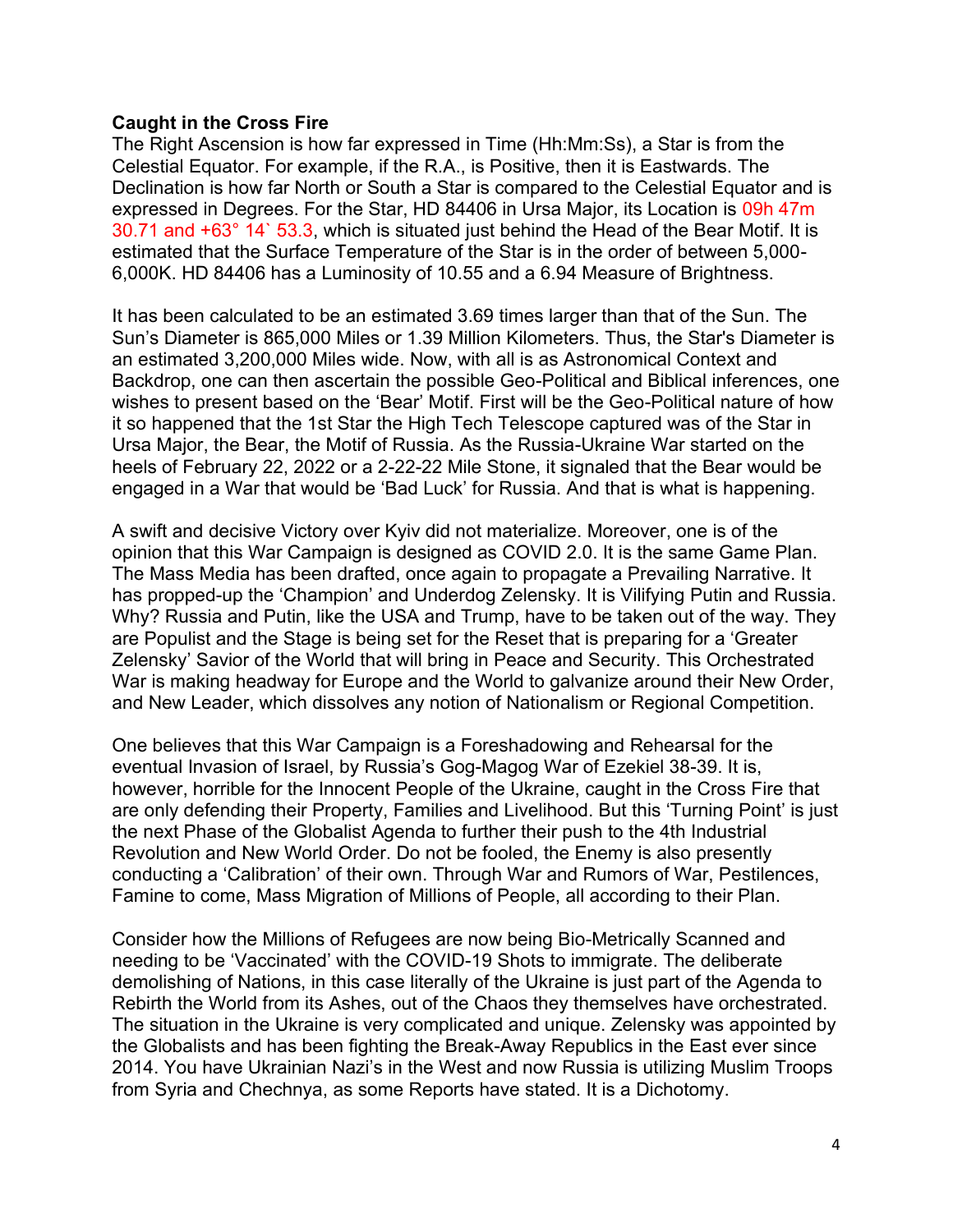#### **Flickering Lights of the Flock**

Then the next possible Prophetic inference is how the Bear Motif of Ursa Major is akin to the Pleiades in so much as the Motif is reminiscent of the 7 Churches of Asia. It is of a Lampstand, of 'Flickering Lights', of a Flock that speaks of the Body of Christ. It is in contrast to the Little Dipper that corresponds to Israel. How so? Consider that if one believes in the Gap Theory, there was a Creation before Adam. And based on Astronomical Renditions, the North Star or from where all other Stars in the Cosmos revolved around, was the Star Vega in the Constellation of Lyra. Due to the Precession of the Equinoxes, this North Star moved to Thuban in the Constellation of Draco.

It then moved to where it is now, in Polaris in the Constellation of the Little Dipper. Meaning? Currently, in terms of Prophetic Time, the Universe really is now coming to an 'End'. Presently, on Earth, this 'Polaris' is now centered around Israel. This 'Turning' 'Revolves' around a Land Covenant on Earth and a Birth Right of Inheritance. Of what? Everything. It is of inheriting all that GOD the Son has and is. Jesus. And that in Jesus, All Things are Centered-on and Revolve-around. He is the 'Polaris', etc. Jesus is like the Star HD 84406 that the James Webb Telescope Found, Centered and Focused all its Mirrors on to reflect its Light and construct the best and sharpest Image possible.

This is exactly what the Bride of Christ is to be doing, Focusing on Jesus, and Aligning, 'Calibrating' all of one's 'Mirrors' to Reflect the Glory of Jesus. And perhaps this Bear Motif, now coming to Light, is a Cosmic Sign to the Church, that a 'Turning Point' has been reached or is about to. A Turning Point to what? It is to be a Turning back to the Time of the Prophetic Times of Ancient Israel. It deals with finishing-up the Last Week of Daniel as YHVH 'Turns' back to the Dispensation of Israel 'Time'. And that the course of the Cosmic Story will be terminated at this Juncture when Jesus returns to Israel. What does this mean then for the Body of Christ, the Church? The Rapture?

One would argue that the Astronomical event of having the James Webb Telescope capture the 1st Image of the Star in Ursa Major is a Sign, that as Ursa Major Bear Motif represents then the Body of Christ, although 'Hunted' and in contention in-between the Dragon and the Lion, it is soon to experience a 'Turning' over because of it. Meaning? That perhaps the Sign is alluding to the nearness of the Rapture event, which will be a Turning Point as the Church Age Ends. Then the Reset, that even the Luciferian Globalists are espousing, is soon to take place. Could it be then in this precise Year? But the point is that this Bear Motif appears to have been given at this Point and Time.

This is thanks to the Correlation one is suggesting has been because of the 1st Image captured by the James Webb Telescope. Coincide? Is the Sign of the Bear pertinent to what is happening Geo-Politically in Russia, the 'Bear'? How it went into the Ukraine, having Bad Luck. Will it be severely humbled due to all the Sanctions and having the World United against 1 Nation? Unprecedented. The War is affecting the Food Supply as the collapse of the Economy of the World is immanent. But it is the Plan, to use Food as a Weapon for Population Reduction purposes. Its full effects will be felt by the Fall of 2022, according to the Shemaiah Sabbatical Cycle. Which is due to be the 'Turning Point' to initiate the Globalist Reset, etc. This is the main reason for the War.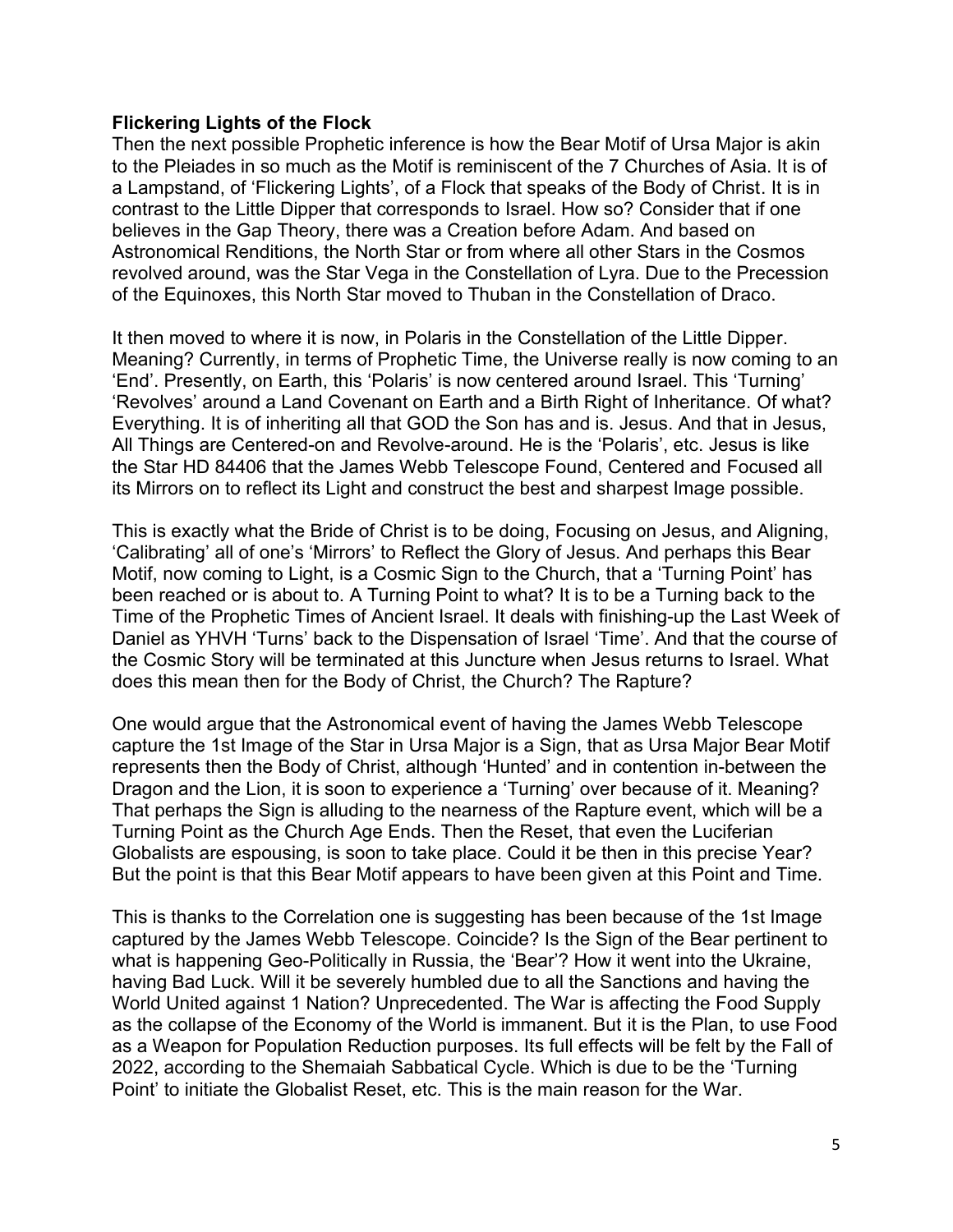## **Gathering of the Flock**

Russia will be set-aside, until it regains Power to then come back for the Gog-Magog War, which one believes will occur just before the Mid-Point of the 7-Year Tribulation Period. In tandem, the following is the Biblical Interpretation of the Constellation, Ursa Major, the Big She Bear according to E.W. Bullinger. One will see clearly how this Motif is inferring to the Body of Christ, the 7 Churches of Asia, etc. It is a Motif of the Menorah of Lights and a Metaphor of a Flock, hunted but not defeated to be Gathered 1 Day. She herself is in a State of War, as she is currently contended by the Dragon and the Lion.

And the point is that as the Bear Motif appears to be correlating to Russia, so too perhaps will the Outcome of the Geo-Political Correlation have a direct effect on the Prophetic Correlation pertaining to the Timing of the Separation and in-Gathering of the Bear Motif that appears to correlate to the Bride of Christ. According to Bullinger, Ursa Major portrays a Flock. It is called Naish and the Arabs still call the Constellation, Al Naish, or Annaish. It means, 'The Assembled Together, as Sheep in a Fold.

It was called Septentriones by the Romans which signified its 7 Main Stars, in correspondence to the 7 Stars of the Pleiades. Its Brightest Star is called Dubhe, which means, 'Herd of Animals, or Flock'. The Star Merach or Merak also means, 'The Flock Purchased'. The Star Phaedra means, 'Visited' or 'Guarded'. The Star Alioth means a 'She Goat'. The Star in the Middle of the Tail is called Mizar, meaning a 'Small Lamb'. The Star Benet, means, 'The Daughters of the Assembly'. The Star in its Right Foot is called Talitha. The Names of other Stars, all give the same Testimony.

| $=$ Sheepfold                                      |
|----------------------------------------------------|
| = Many Assembled                                   |
| = Assembled                                        |
| = Separated, as the Flock in the Fold              |
| = Protected, Covered (Heb. Redeemed and Ransomed); |
| = Herd or Flock                                    |
| = Company of Travelers                             |
| = Coming and Going                                 |
| = Sheepfold Set Apart or Appointed                 |
|                                                    |

\_\_\_\_\_\_\_\_\_\_\_\_\_\_\_\_\_\_\_\_\_\_\_\_\_\_\_

As one can sense, there is a clear Depiction of just how Prophetic this Bear Motif is in regard to what is going on with Russia, and the Body of Christ. And how it speaks of the Rapture, of those of the Flock, who are 'Many', Appointed, Set Apart to be Assembled and Separated from this World. When? At a 'Turning Point' that is soon to come as the Bride of Christ has had her sight 'Calibrated' to a Focal Point, that being Jesus. He perhaps is signaling that He is soon to appear as He is perhaps 'Calibrating' the last Alignments and 'Straitening-out', Ironing-out those last Creases in the Bride's Gown. Is this Bear Motif, then significant due to the Star HD 84406 whose image was first taken by the James Webb Telescope? It may be a far-fetch or a Stretch of the Imagination, but perhaps it is speaking to this Time and Place at the Closing Chapters of the Church Age. Is the Bear Sign about the 7 Flickering Lights, soon to be Separated and Gathered unto Jesus in the Sky as a Turning Point has been reached in terms of Prophetic Time?